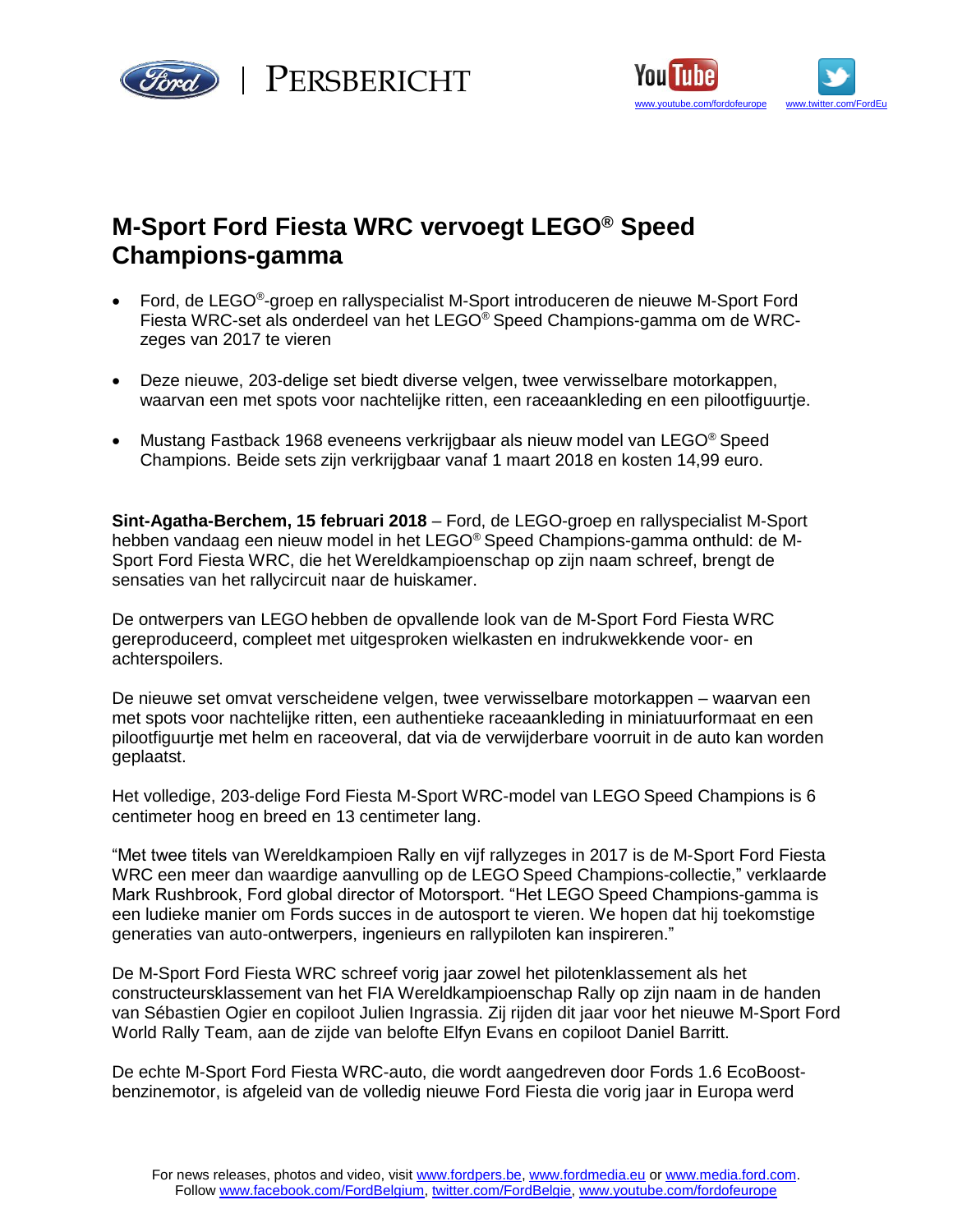gelanceerd en heeft het WRC 2018-Kampioenschap al goed ingezet met een zege voor Ogier en Ingrassia in de Rally Monte Carlo vorige maand.

Ford en LEGO hebben ook de Ford Mustang Fastback 1968 toegevoegd aan het LEGO® Speed Champions-gamma. De 184-delige set met groen koetswerk en goudkleurige velgen wordt geleverd met een timingbord, racestickers, een verwijderbare voorruit en een pilootfiguurtje met een klassiek racepak.

De iconische Ford GT40 en de nieuwe Ford GT, die de 24 uur van Le Mans wonnen in 1966 respectievelijk 2016, zijn eveneens verkrijgbaar in de LEGO Speed Champions-collectie.

De nieuwe M-Sport Ford Fiesta WRC van LEGO Speed Champions en de Mustang Fastback 1968 worden vanaf 1 maart 2018 verkrijgbaar op LEGO.com/shop voor een aanbevolen verkoopprijs van 14,99 euro.

# # #

## **Editor's notes:**

#### *M-Sport Ford World Rally Team*

*Ford earlier this year announced the company will for 2018 supply extended technical and financial support to M-Sport Ford World Rally Team led by Malcolm Wilson OBE.*

*Ford has been a continuous partner with M-Sport -- the Ford-appointed specialist in rally-sport -- since 1997. Almost 400 M-Sport developed Ford Fiestas are currently competing in rally-sport globally.*

#### *All-new Ford Fiesta*

*Distinctive versions of the all-new Ford Fiesta on sale in Europe including the stylish Fiesta Titanium, the Ford Performance-inspired Fiesta ST-Line and the upscale Fiesta Vignale. The all-new Fiesta ST and Fiesta Active go on sale in summer this year.*

#### *LEGO Speed Champions*

*LEGO Speed Champions puts children in the driver seat, as they build and race some of the most famous cars ever produced, with authentic designs and exciting accessories to inspire young imaginations.*

## *About Ford Motor Company*

*Ford Motor Company is a global company based in Dearborn, Michigan. The company designs, manufactures, markets and services a full line of Ford cars, trucks, SUVs, electrified vehicles and Lincoln luxury vehicles, provides financial services through Ford Motor Credit Company and is pursuing leadership positions in electrification, autonomous vehicles and mobility solutions. Ford employs approximately 202,000 people worldwide. For more information regarding Ford, its products and Ford Motor Credit Company, please visit [www.corporate.ford.com](http://www.corporate.ford.com/).*

### *Ford of Europe*

*.*

*Ford of Europe is responsible for producing, selling and servicing Ford brand vehicles in 50 individual markets and employs approximately 54,000 employees at its wholly owned facilities and approximately 69,000 people when joint ventures and unconsolidated businesses are included. In addition to Ford Motor Credit Company, Ford Europe operations include Ford Customer Service Division and 24 manufacturing facilities (16 wholly owned or consolidated joint venture facilities and 8 unconsolidated joint venture facilities). The first Ford cars were shipped to Europe in 1903 – the same year Ford Motor Company was founded. European production started in 1911.*

## *Ford in Belgium & Luxemburg*

*Ford Belgium (Brussels) distributes Ford vehicles and Ford original parts in Belgium & Luxemburg, since 1922. Ford Lommel Proving Ground is the lead test facility for validation of all Ford models in Europe, with 410 employees.* 

For news releases, photos and video, visit [www.fordpers.be,](http://www.fordpers.be/) [www.fordmedia.eu](http://www.fordmedia.eu/) or [www.media.ford.com.](http://www.media.ford.com/) Follo[w www.facebook.com/fordofeurope,](http://www.facebook.com/fordofeurope) [www.twitter.com/FordEu](http://www.twitter.com/FordEu) o[r www.youtube.com/fordofeurope](http://www.youtube.com/fordofeurope)